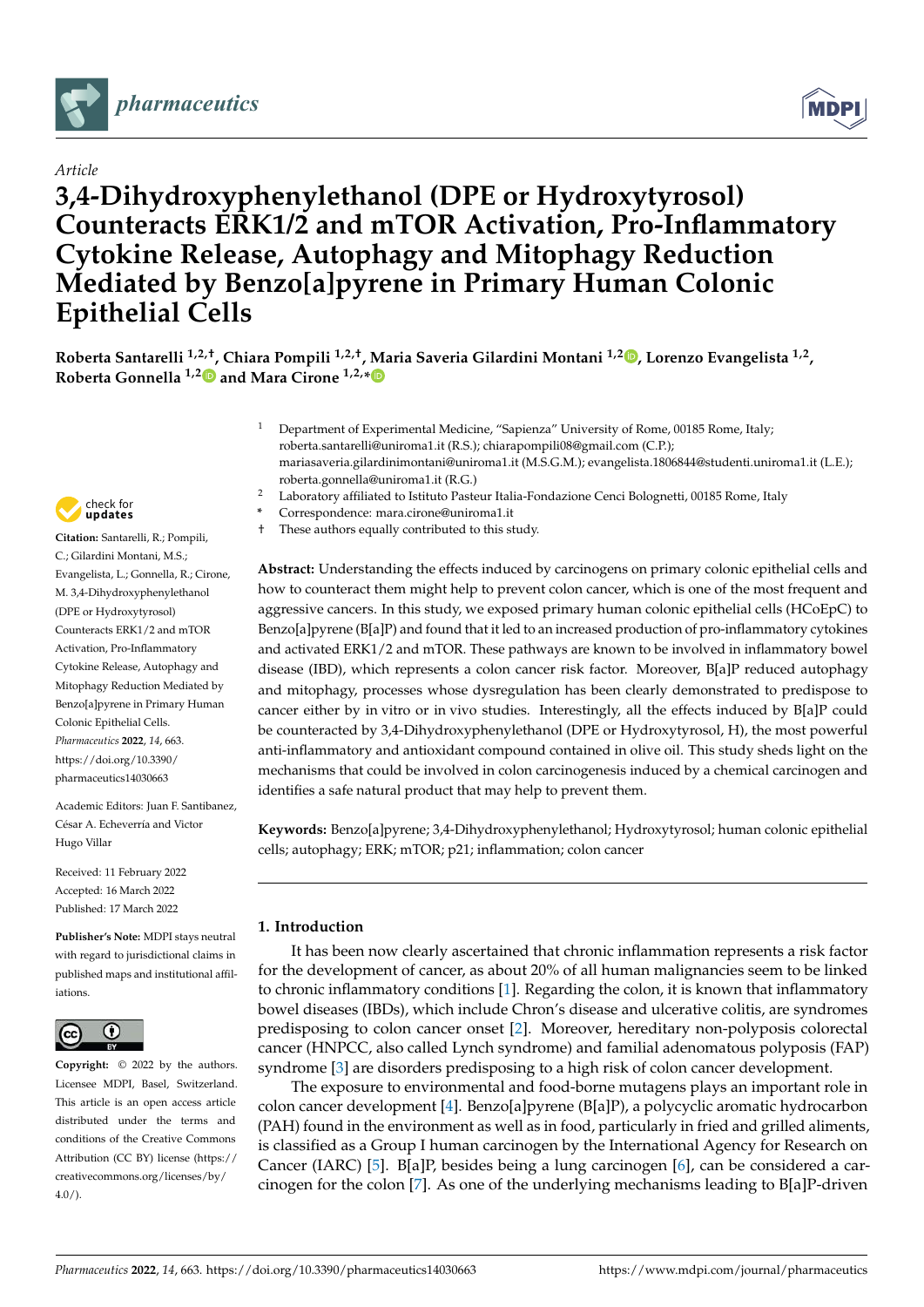tumorigenesis, it is known that its metabolites can directly induce the formation of DNA adducts [\[8\]](#page-10-7). Of note, carcinogens may cooperate with inflammation to promote carcinogenesis [\[9\]](#page-10-8) and may themselves trigger an inflammatory response [\[10\]](#page-10-9). Accordingly, it has been reported that  $B[a]P$  is able to increase the release of interleukin (IL)-1beta, IL-6 and tumor necrosis factor (TNF) alpha in animal models and that such effects could be counteracted by the flavonoid Quercetin [\[11\]](#page-10-10). Interestingly, another in vivo study has demonstrated that B[a]P-driven colon carcinogenesis could be prevented by olive oil, the king nutrient of the Mediterranean diet [\[12\]](#page-10-11). Olive oil contains several potent antioxidant and anti-inflammatory compounds, among which the most powerful one is represented by 3,4-Dihydroxyphenylethanol (DPE or Hydroxytyrosol, H) [\[12\]](#page-10-11). However, the in vivo studies evidencing the carcinogenic potential of B[a]P and the anti-tumorigenic effects of natural compounds do not completely elucidate the molecular mechanisms through which they mediate such effects. Hence, in this study, we exposed for the first time primary human colonic epithelial cells (HCoEpC) to B[a]P and evaluated its impact on cell survival and on the release of pro-inflammatory cytokines and chemokines, molecules able to recruit monocytes and B lymphocytes, which could contribute to inflammation, angiogenesis and tumorigenesis. We also assessed whether the release of cytokines or chemokines correlated with the activation of pro-inflammatory pathways such as extracellular signal-regulated protein kinase 1/2 (ERK1/2) and mammalian target of rapamycin (mTOR). Indeed, both have been shown to play an important role in IBD [13-[15\]](#page-10-13), which, as previously mentioned, strongly increases colon cancer risk [\[16\]](#page-10-14). Besides, we wondered if Hydroxytyrosol could counteract all the observed B[a]P-mediated effects. Finally, autophagy and mitophagy were investigated in B[a]P-treated colonic epithelial cells, in the presence or in the absence of Hydroxytyrosol, since these degradative processes influence and are influenced by inflammatory cytokines [\[17](#page-10-15)[,18\]](#page-11-0), can be regulated by mTOR [\[19\]](#page-11-1) and ERK1/2 activation [\[20,](#page-11-2)[21\]](#page-11-3) and, if dysregulated, may favor colorectal carcinogenesis [\[22\]](#page-11-4).

#### **2. Materials and Methods**

#### *2.1. Cell Cultures, Reagents and Treatments*

Human colonic epithelial cells (HCoEpC) were purchased from iXCells Biotechnologies. HCoEpC were cultured in Epithelial Cell Growth Medium (iXCells Biotechnologies, Cat# MD-0041) at 37 °C in a 5% CO<sub>2</sub> incubator. In 2D experiments, HCoEpC were seeded at a density of 5  $\times$  10<sup>4</sup> cells/well in 6-well plate and treated with 5  $\mu$ M Benzo[a]pyrene (B[a]P) (Sigma-Aldrich, Cat# 48564, St. Louis, MO, USA). Depending on the experiment:

- − Cells were grown for 96 h and 6 days, adding Benzo[a]pyrene every other day;
- − Pre-treatments with 1 µM Hydroxytyrosol (H) (MedChemExpress, Cat# HY-N0570, Monmouth Junction, NJ 08852, USA) were performed for 45 min before adding B[a]P;
- − HCoEpC were incubated with 1 µM UC2288 (Calbiochem- Sigma-Aldrich, Cat# 532813, St. Louis, MO, USA), a p21 inhibitor, for 6 days, refreshing medium supplemented with the inhibitor every other day;
- − In order to evaluate autophagy, cells treated or not (CT) with Benzo[a]pyrene for 6 days were incubated or not with 20 nM Bafilomycin A1 (MedChemExpress, Cat# HY-100558, Monmouth Junction, NJ 08852, USA) for the last 4 h.

HCoEpC 3D cultures were established by seeding 3  $\times$  10<sup>3</sup> cells/well in BIOFLOAT<sup>TM</sup> 96-well plates provided by faCellitate. After seeding, plates were centrifuged at 500× *g* for 5 min and, subsequently, maintained at 37 °C in a 5%  $CO<sub>2</sub>$  incubator to allow spheroid growth. Then, spheroids were tested under the same experimental conditions of 2D cultures.

DMSO was added as vehicle in untreated control cells, in all the experiments.

#### *2.2. Cell Viability Assay*

To assess cell viability,  $1 \times 10^3$  cells/well were seeded in 96-well plates and treated with 5, 10 and 20  $\mu$ M B[a]P for 96 h and 6 days; in the presence or absence of 1  $\mu$ M UC2288 for 6 days; 1 µM Hydroxytyrosol in the presence or absence of 5µM B[a]P. Cell viability was assayed using a cell proliferation kit, MTT, (Roche), following the manufac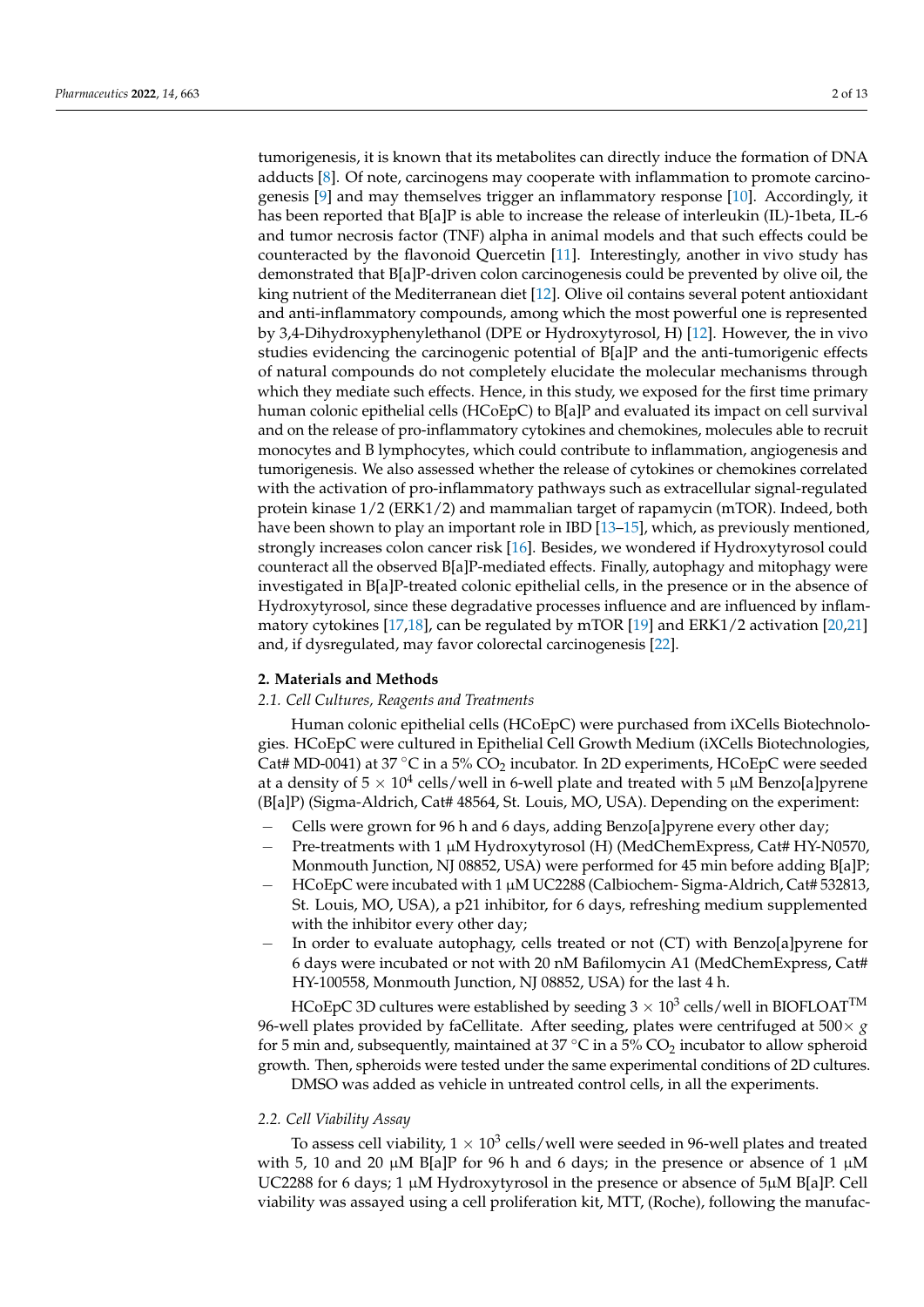turer's instructions. Absorbance was evaluated by Absorbance 96 reader (Byonoy GmbH, Hamburg, Germany).

#### *2.3. Chemiluminescent Immunometric Assay*

Supernatants from HCoEpC, untreated (CT) and treated with Benzo[a]pyrene and/or Hydroxytyrosol for 6 days, were collected and Interleukin-6 (IL-6), Interleukin-8 (IL-8), vascular endothelial growth factor (VEGF), CXCL13, CCL2 and Cathepsin S were measured by Magnetic Luminex assay using a human premixed multi-analyte kit (R&D Systems Bio-Techne, LXSAHM, Minneapolis, MN, USA), following the manufacturer's instructions.

## *2.4. Monocyte Isolation and Macrophage Differentiation*

Monocytes isolated from human peripheral blood mononuclear cells (PBMCs) of healthy donors, as previously described [\[23\]](#page-11-5), were cultured in RPMI 1640 (Euroclone, Cat# ECB9006L, Milano, Italy) containing 10% FCS, 2 mM L-glutamine, 100 U/mL penicillin and 100 mg/mL streptomycin (complete medium) with the addition of 50 ng/mL recombinant human macrophage-colony stimulating factor M-CSF (Peprotech, Cat# 300-25, Waltham, MA, USA) every two days for 6/7 days to differentiate in macrophages.

## *2.5. Immunofluorescence Staining and FACS Analysis*

For immunofluorescence,  $1 \times 10^6$  macrophages were cultured in a 24-well plate with (25% vol) supernatants from HCoEpC treated with B[a]P or not (CT). Supernatants were concentrated by centrifuge using Microcon-10 kDa Centrifugal Filters (Millipore) according to the manufacturer's instructions, subsequently resuspended in RPMI and then added to macrophages cultures. After 24 h, cells were washed and incubated for 30 min at 4  $\degree$ C with CD86 antibody (Miltenyi Biotec, Cat# 130-094-878, Bergisch Gladbach, Germany). Cells were analyzed with FACSCalibur, using CELLQuest software (BD Biosciences, Franklin Lakes, NJ, USA). Cells were gated according to their forward scatter and side scatter properties. At least  $10 \times 10^3$  events were acquired for each sample.

#### *2.6. Western Blotting*

Cells in 2D cultures were detached with Accutase (Capricorn Scientific, Ebsdorfergrund, Germany) for 10 min at 37  $\degree$ C in cell incubator, while spheroids in 3D cultures were harvested and then washed twice in PBS. Cell pellets were lysed in ice in RIPA buffer (NaCl 150 mM, NP40 1%, Tris-HCl pH8 50 mM, deoxycholic acid 0.5%, SDS 0.1%) containing protease and phosphatase inhibitors. A total of  $10 \mu$ g of proteins for each sample was loaded on a precast polyacrylamide gel (Bolt<sup>TM</sup> 4–12% Bis-Tris Plus, Invitrogen, Waltham, MA, USA) and transferred to a nitrocellulose membrane (Amersham TM). Membranes were incubated for 30 min in a blocking solution (PBS, Tween-20 0.1%, BSA 2%) and then with primary antibodies for 1 h at room temperature or overnight at 4  $°C$ . Membranes were washed three times in PBS Tween-20 0.1% and then incubated for 30 min with the proper secondary antibody conjugated to horseradish peroxidase. Then, membranes were washed three times in PBS Tween-20 0.1% and protein detection was performed through a chemiluminescence kit WesternBright ECL (Advansta, Menio Park, CA, USA). Densitometric analysis was carried out using ImageJ software [\(https://imagej.nih.gov/ij/](https://imagej.nih.gov/ij/) (accessed on 13 January 2022)).

## *2.7. Antibodies*

All primary and secondary antibodies were diluted in PBS Tween-20 0.1% containing BSA 2%. Primary antibodies used were: rabbit polyclonal anti-HADHA (Proteintech, Cat# 10758-1-ap) 1:500; rabbit polyclonal anti-SQSTM1/p62 (Novus, Cat# NBP-48320, Centennial, CO, USA) 1:4000; mouse monoclonal anti-phosphoERK1/2 (Santa Cruz, Cat# 7383, Dallas, TX, USA) 1:500; rabbit polyclonal anti-ERK1 and anti-ERK2 (Santa Cruz, Cat# sc-93 and Cat# sc-154) 1:500; rabbit polyclonal anti-p21 (Proteintech, Cat# 10355-1-AP) 1:800; rabbit polyclonal anti-LC3 I/II (Novus, Cat# NB100-2220) 1:1000; rabbit monoclonal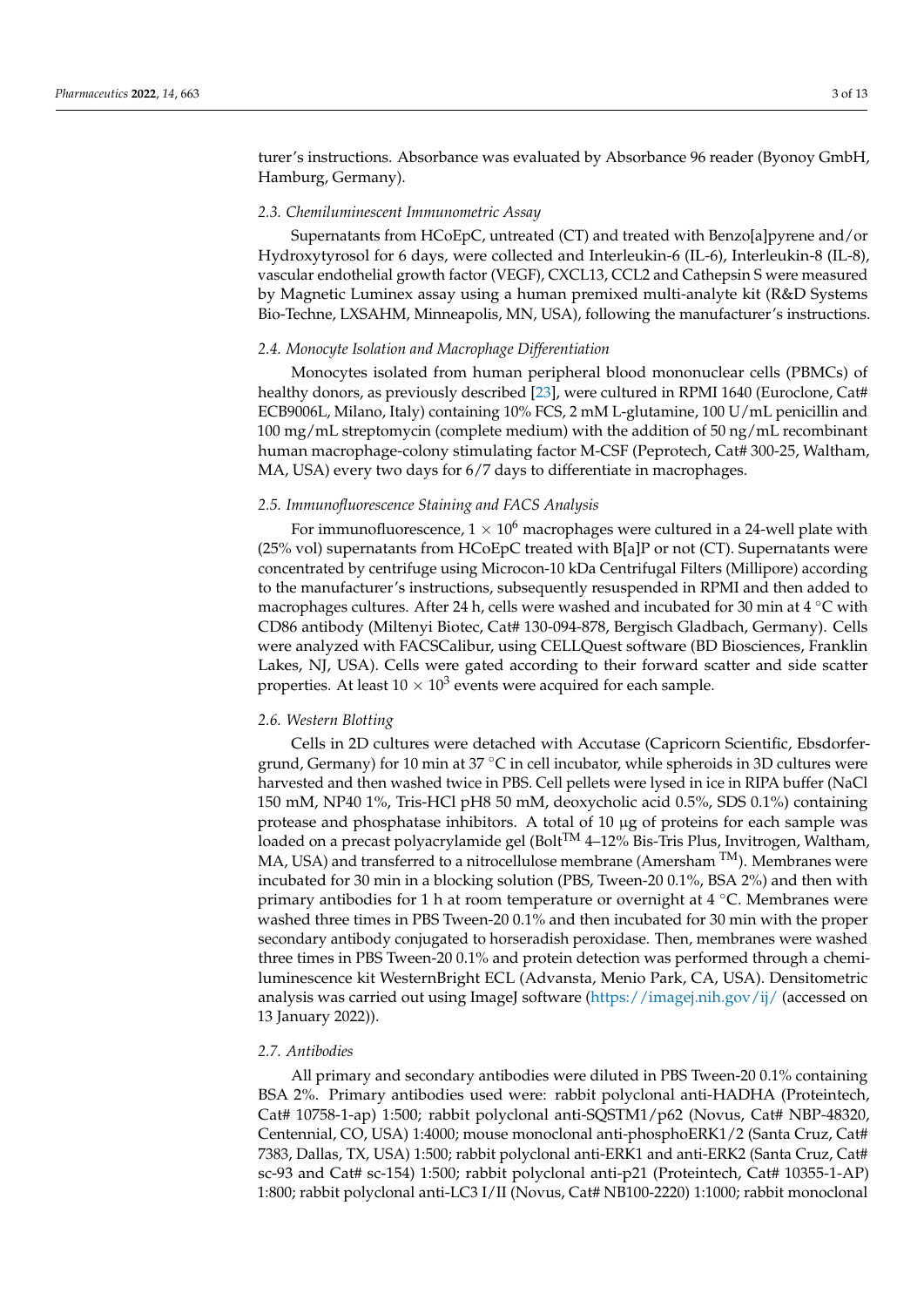anti-phospho4EBP1 (Cell Signaling Technology, Cat# 2855T, Danvers, MA, USA) 1:500; mouse monoclonal anti-4EBP1 (Proteintech, Cat# 60246-1-1g) 1:500; mouse monoclonal anti-β Actina (Sigma Aldrich, Cat# A5441) 1:10,000.

Goat polyclonal anti-mouse 1:15,000 (Santa Cruz, Cat# sc-2005) and anti-rabbit 1:15,000 (Santa Cruz, Cat# sc-2004) were used as secondary antibodies.

#### 2.7.1. Indirect Immunofluorescence Assay (IFA)

To perform immunofluorescence,  $2 \times 10^4$  HCOEPC were seeded on cover glasses in 24-well plate and treated with Benzo[a]pyrene (5  $\mu$ M) and/or Hydroxytyrosol (1  $\mu$ M) for 6 days. Then, cells were washed in PBS and fixed in Paraformaldehyde 2% (Electron Microscopy Sciences, Hatfield, PA, USA) for 30 min. After washing in PBS, cells were permeabilised with Triton-X 100 0.15% for 5 min, washed in PBS and then incubated with BSA 3%-Glycine 1% (in PBS) for additional 30 min. Subsequently, cells were incubated with rabbit polyclonal anti-SQSTM1/p62 (Novus, Cat# NBP-48320; 1:200) primary antibody for 1 h at room temperature and then washed in PBS. Next, cells were incubated with Fluorescein (FITC)-conjugated AffiniPure goat anti-rabbit (Jackson Immuno Research Labs, Cat# 111-095-045; 1:100, West Grove, PA, USA) for 30 min and, following several washes in PBS, nuclei were stained with DAPI for 1 min. Subsequently, cover glasses were washed in PBS and mounted with PBS:Glycerol (1:1) on microscope slides. Finally, analysis was performed with Olympus BX53 (Shinjuku-ku, Tokyo, Japan) fluorescence microscope at  $20\times$  magnification.

## 2.7.2. MitoTracker<sup>TM</sup> Green-FM Staining

HCoEpC were grown on cover glasses, treated with Benzo[a]pyrene (5  $\mu$ M) and/or Hydroxytyrosol (1  $\mu$ M) for 6 days, and mitochondrial labelling was performed by adding MitoTrackerTM Green-FM (Invitrogen, Cat# M7514, MA, USA) fluorescent dye (200 nM) to cell culture medium for the last 30 min at 37 ◦C. Then, cells were washed in PBS and cover glasses mounted with PBS:Glycerol (1:1) on microscope slides. Cells were analyzed with Apotome Axio Observer Z1 inverted microscope (Zeiss, Munich, Germany) equipped with an AxioCam MRM Rev.3 (Germany) at  $40\times$  magnification.

#### *2.8. Statistical Analysis*

Results are shown as the mean  $\pm$  standard deviation (SD) of three independent experiments. Statistical analysis was performed by Student's *t*-test. Differences were considered significant if *p*-value was <  $0.05$  (\*) and < $0.01$  (\*\*).

#### **3. Results**

*3.1. B[a]P Exerts a Cytotoxic Effect in Primary Colonic Epithelial Cells, Increases the Release of IL-6, VEGF, IL-8, CXCL13, Cathepsin S and Activates Macrophages*

The toxicity of B[a]P towards primary human colonic epithelial cells (HCoEpC) was first investigated. Indeed, although previous papers showed that this compound is cytotoxic to several cancer cell lines, primary cells [\[24](#page-11-6)[,25\]](#page-11-7) and in mouse model [\[26\]](#page-11-8), no in vitro studies on primary human colonic epithelial cells have been performed yet.

For this purpose, we treated HCoEpC with different B[a]P concentrations (5-20  $\mu$ M) for up to 6 days and evaluated cell viability by MTT assay. We observed a dose- and time-dependent reduction in cell survival compared to the untreated control (Figure [1A](#page-4-0)). Based on this result, we chose to perform next experiments with  $B[a]P 5 \mu M$ , since cell viability was about 58% at this concentration after 6 days of treatment. As shown by Western blotting, this cytotoxic effect mediated by B[a]P occurred in correlation with the reduction of p21 (Figure [1B](#page-4-0)), whose pro-survival role was demonstrated in this study by the use of p21 inhibitor UC2288 (1  $\mu$ M) (Figure [1C](#page-4-0)). We then evaluated the impact of B[a]P on the release of pro-inflammatory cytokines and found an increase in IL-6 and vascular endothelial growth factor (VEGF) as well as of IL-8 and CXCL13 chemokines, while the release of CCL2 was slightly affected following the exposure of HCoEpC to 5  $\mu$ M B[a]P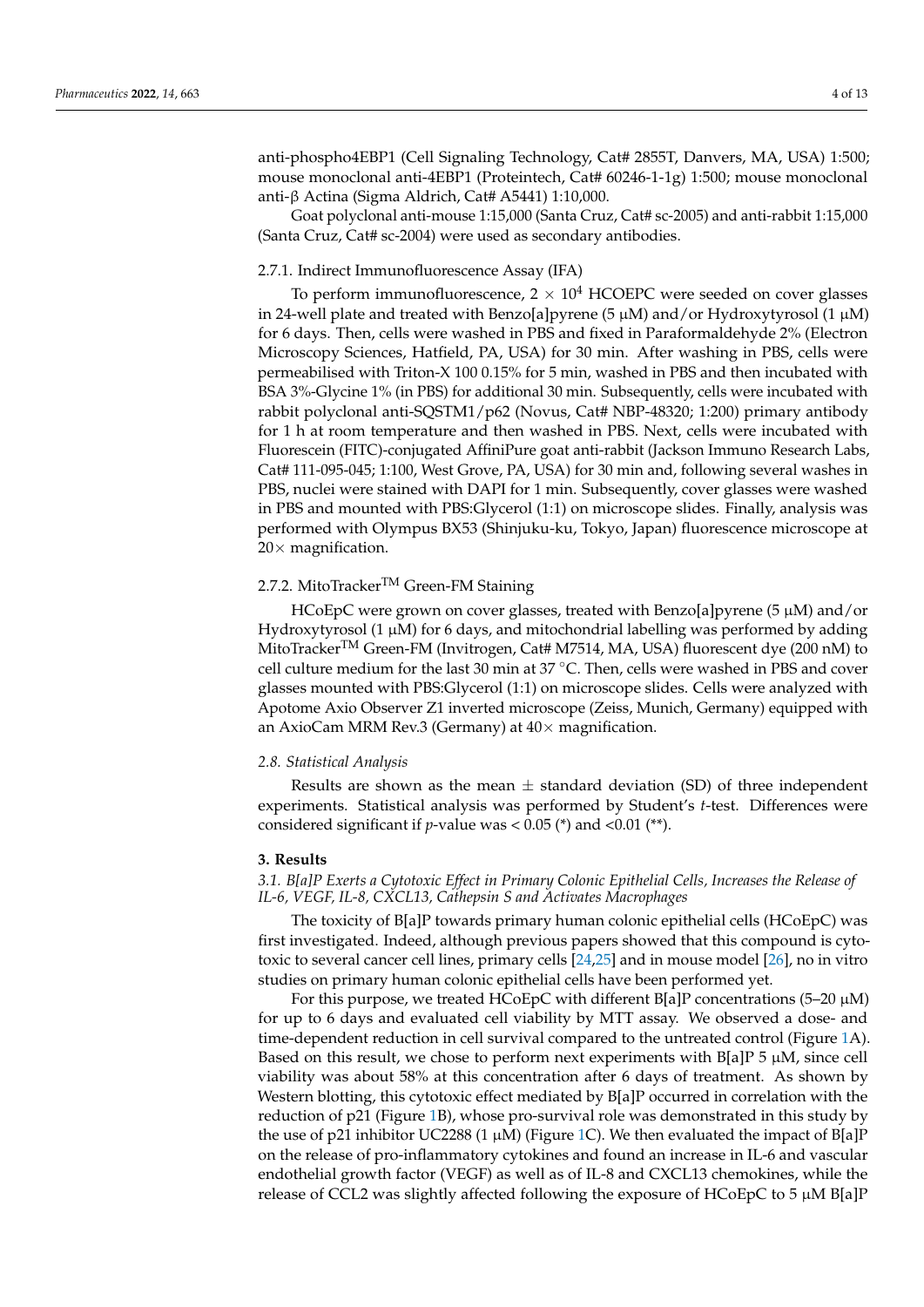for 6 days (Figure [1D](#page-4-0)). Interestingly, we also detected an increased Cathepsin S release (Figure [1D](#page-4-0)), which is an important finding as this lysosomal enzyme has been reported to contribute to angiogenesis and carcinogenesis [\[27\]](#page-11-9), particularly in the case of colon cancer [\[28\]](#page-11-10). Given the strong link between inflammation and cancer, these results suggest that an increased production of pro-inflammatory cytokines, chemokines and Cathepsin S could contribute to B[a]P-driven carcinogenesis. Finally, we evaluated the impact of the cytokines released by B[a]P-treated HCoEpC on macrophage activation. As shown in Figure [1E](#page-4-0), macrophages incubated in the presence of B[a]P-cell supernatant up-regulated CD86 activation marker, whose signaling has been reported to promote inflammatory cytokine production [\[29\]](#page-11-11). Hence, B[a]P could further promote colon inflammation through the recruitment and activation of macrophages.

<span id="page-4-0"></span>

**Figure 1.** B[a]P reduces cell viability in HCoEpC through p21, induces pro-inflammatory cytokines and activates macrophages. (**A**) % of cell viability of HCoEpC treated with different B[a]P concentrations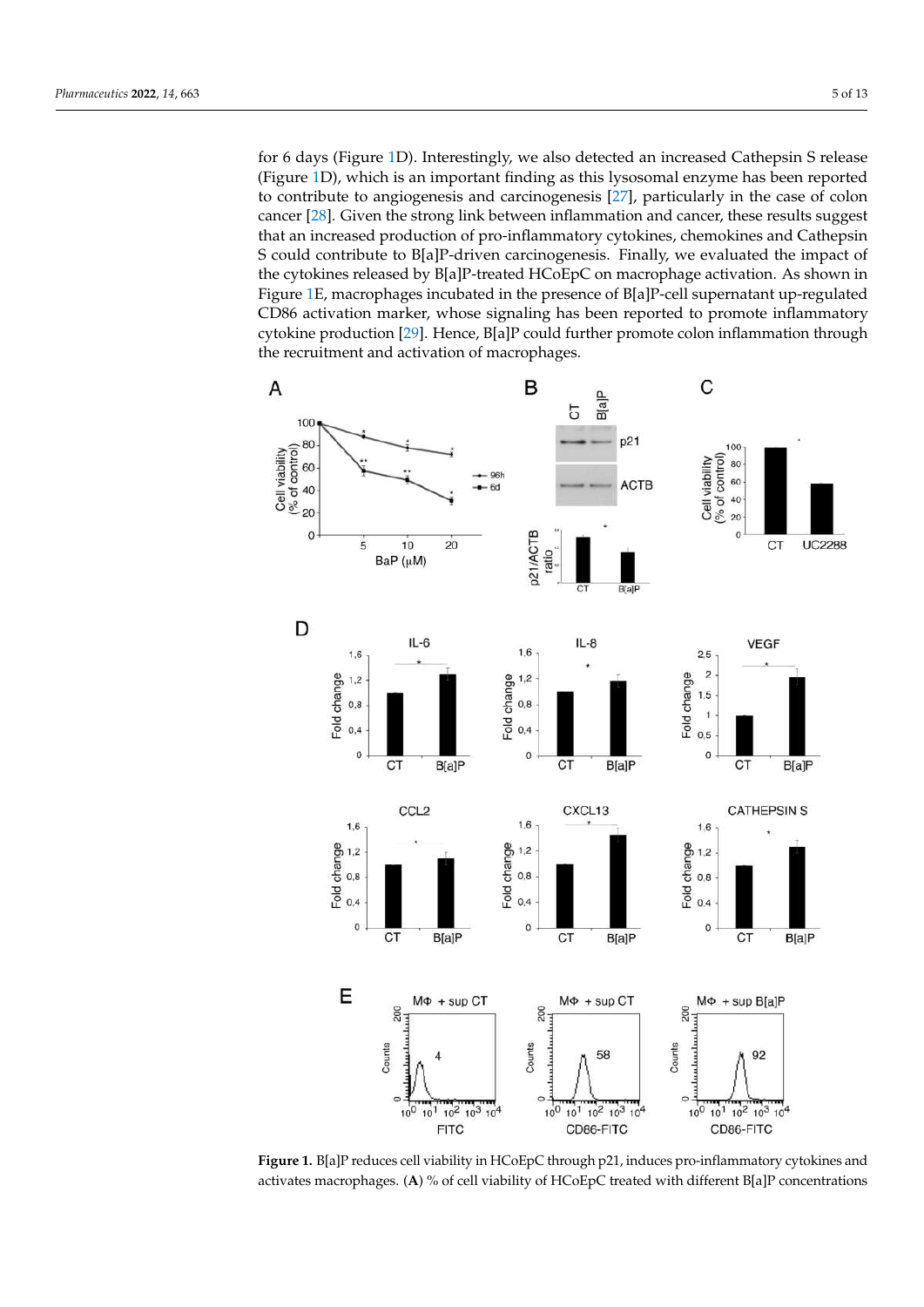(5, 10 and 20  $\mu$ M) for 96 h and 6 days evaluated by MTT assay. Mean  $\pm$  standard deviation (SD) of three independent experiments is shown. (\*)  $p < 0.05$ , (\*\*)  $p < 0.01$ . (B) p21 level in HCoEpC treated with B[a]P (5 µM) for 6 days was assessed by Western blotting. Actin (ACTB) was used as loading control and one representative experiment out of three is shown. The histograms represent the mean plus SD of the densitometric analysis of the ratio p21/ACTB of three different experiments. (\*)  $p < 0.05$ . (C) % of cell viability of HCoEpC treated with p21 inhibitor UC2288 (1  $\mu$ M) for 6 days evaluated by MTT assay. Mean  $\pm$  standard deviation (SD) of three independent experiments is shown. (\*) *p* < 0.05. (**D**) Fold change relative to control of IL-6, IL-8, VEGF, CXCL13, CCL2 and Cathepsin S released by HCoEpC treated with B[a]P (5  $\mu$ M) for 6 days. Mean  $\pm$  standard deviation (SD) of three independent experiments is shown. (\*)  $p < 0.05$ . (E) FACS analysis of CD86 expression on macrophages cultured in presence of CT and B[a]P-treated HCoEpC supernatants. A representative experiment is shown, and the mean of fluorescence intensity is indicated. FITC is the isotype control. Untreated cells were used as control (CT) in all the experiments in the figure.

## *3.2. B[a]P Activates ERK1/2 and mTOR in 2D and 3D Culture Models of HCoEpC*

Among the pro-inflammatory pathways activated in IBD and playing a key role in the control of cytokine release, there are ERK1/2 and PI3K/AKT/mTOR. Therefore, we evaluated the phosphorylation of ERK1/2 and 4EBP1 mTOR target, in HCoEpC exposed or not to 5 µM B[a]P for 96 h and 6 days. As shown in Figure [2A](#page-6-0),B, ERK1/2, in particular ERK2, and 4EBP1 were activated by B[a]P at both time points. To use a model that could more closely mimic what may occur in vivo, we repeated the above-reported experiment on HCoEpC cultured in 3D (Figure [2C](#page-6-0)) and found that the phosphorylation of ERK1/2 and 4EBP1 also increased in these cells following B[a]P exposure, similar to the 2D cultures (Figure [2D](#page-6-0),E). For this reason, all the next experiments have been performed in 2D.

## *3.3. Hydroxytyrosol Slightly Increases Cell Death and Counteracts Cytokine and Chemokine Release as Well as ERK1/2 and mTOR Activation in B[a]P-treated HCoEpC*

Hydroxytyrosol (H), also known as DPE, is a polyphenol contained in the olive oil that has been shown by ours [\[30\]](#page-11-12) and other's laboratories [\[31\]](#page-11-13) to exert a cytotoxic effect against colon cancer cells. Here, we performed an MTT assay to assess whether this compound could affect the cell viability of HCoEpC cultured in the presence, or not, of B[a]P (5  $\mu$ M) for 6 days. As shown in Figure [3A](#page-7-0), Hydroxytyrosol  $(1 \mu M; H)$  was not cytotoxic for HCoEpC when used alone; rather, cell viability showed a mild increase compared to the untreated control cells (CT). Conversely, we observed that it slight further reduced cell viability (about 10%), in combination with  $B[a]P(H+ B[a]P)$  following 6 days of culture, compared to B[a]P-treated cells (B[a]P). Interestingly, Western blot analysis showed a slight decrease in p21 level in cells cultured with H in combination with  $B[a]P(H+B[a]P)$ , while p21 upregulation was detectable in Hydroxytyrosol-treated (H) compared to untreated (CT) HCoEpC (Figure [3B](#page-7-0)).

Next, given the antioxidant and anti-inflammatory properties of Hydroxytyrosol, here we evaluated the possibility to counteract the effects induced by B[a]P on HCoEpC by using this compound. We found that Hydroxytyrosol was able to reduce both the constitutive cytokine and chemokine release and the one induced by B[a]P, with the exception of CCL2 (Figure [3C](#page-7-0)). Moreover, it efficiently counteracted B[a]P-mediated ERK1/2 and 4EBP1 phosphorylation (Figure [3D](#page-7-0),E). Altogether, these results indicate that Hydroxytyrosol in combination with B[a]P, by further downregulating p21 level, reduces HCoEpC viability, and, on the other hand, counteracts cytokines and chemokines release as well as the activation of ERK1/2 and mTOR pathways.

#### *3.4. Hydroxytyrosol Restores B[a]P-mediated Reduction in Autophagy and Mitophagy in HCoEpC*

The reduction in bulk and selective autophagy, particularly mitophagy, has been demonstrated to facilitate cancer onset, mostly due to the accumulation of toxic materials and ROS [\[32\]](#page-11-14). Moreover, although with controversial results, these degradative processes have been linked to inflammation [\[33\]](#page-11-15) and to the activation of pathways such as mTOR [\[19\]](#page-11-1) and ERK1/2 [\[20\]](#page-11-2). Therefore, here we next investigated the autophagic flux by analyzing the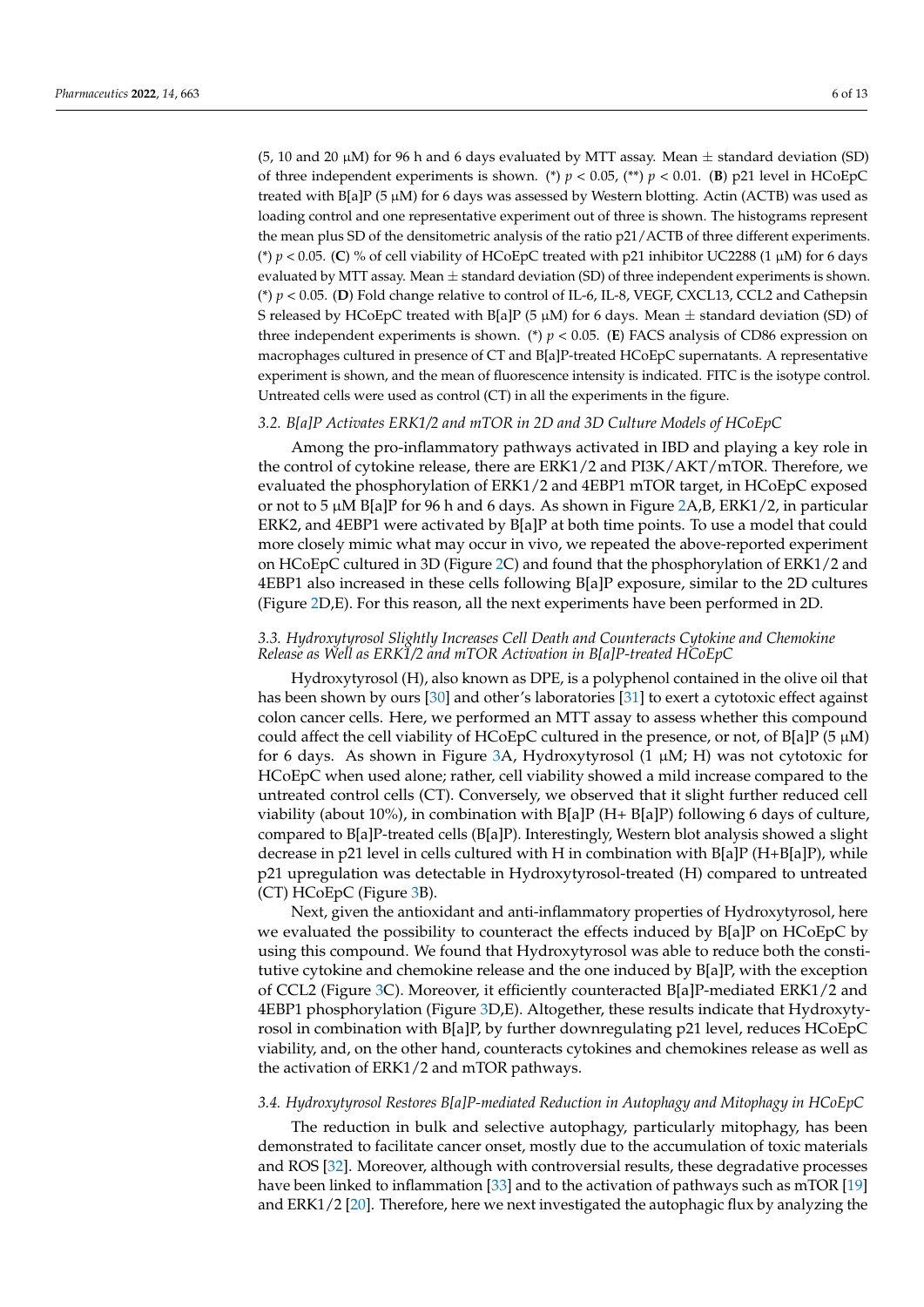expression level of SQSTM1/p62 (p62) and LC3I/II autophagic markers in B[a]P-treated HCoEpC. We found that B[a]P led to p62 accumulation (Figure [4A](#page-8-0)) and to a reduction in LC3II level (Figure [4B](#page-8-0)). The latter was evaluated in the presence of Bafilomycin A1, since this drug impairs the lysosomal degradation of LC3II, allowing to assess its formation. These experiments suggest that B[a]P was able to reduce the autophagic flux in these cells. We then also found that mitophagy was impaired by this carcinogen, based on the accumulation of HADHA (Figure [4C](#page-8-0)), a molecule mainly degraded through mitophagy [\[34\]](#page-11-16). Interestingly, the pre-treatment with Hydroxytyrosol was able to restore both pathways. Indeed, both Western blotting analysis and IFA showed a reduction in SQSTM1/p62 (p62) in H+ B[a]P-treated HCoEpC compated to B[a]P alone (Figure [4D](#page-8-0),E). In addition, mitophagy was restored by Hydroxytyrosol, as demonstrated by the reduction in HADHA, observed in Western blotting, and by the reduction in mitochondria accumulated following B[a]P treatment (Figure [4F](#page-8-0),G).

<span id="page-6-0"></span>

**Figure 2.** ERK and mTOR pathways are activated by B[a]P in HCoEpC cultured in 2D and 3D. (**A**) Phospho-ERK 1/2 (pERK) and (**B**) phospho-4EBP1 (p4EBP1) levels were evaluated in HCoEpC cultured in 2D and treated with B[a]P (5 µM) for 96 h and 6 days by Western blotting. (**C**) Representative image of 3D culture of HCoEpC (spheroids) untreated or treated with B[a]P (5 µM) for 6 days. Magnification 20×. (**D**) Western blotting analysis to assess phospho-ERK1/2 (pERK) and (**E**) phospho-4EBP1 (p4EBP1) levels in HCoEpC cultured in 3D and treated with B[a]P ( $5 \mu M$ ) for 6 days. Actin (ACTB) was used as loading control and one representative experiment out of three is shown. The histograms represent the mean plus SD of the densitometric analysis of the ratio pERK/ERK, ERK/ACTB, p4EBP1/4EBP1 and 4EBP1/ACTB of three different experiments. ( $*$ )  $p$  < 0.05. Untreated cells were used as control (CT) in all the experiments in the figure.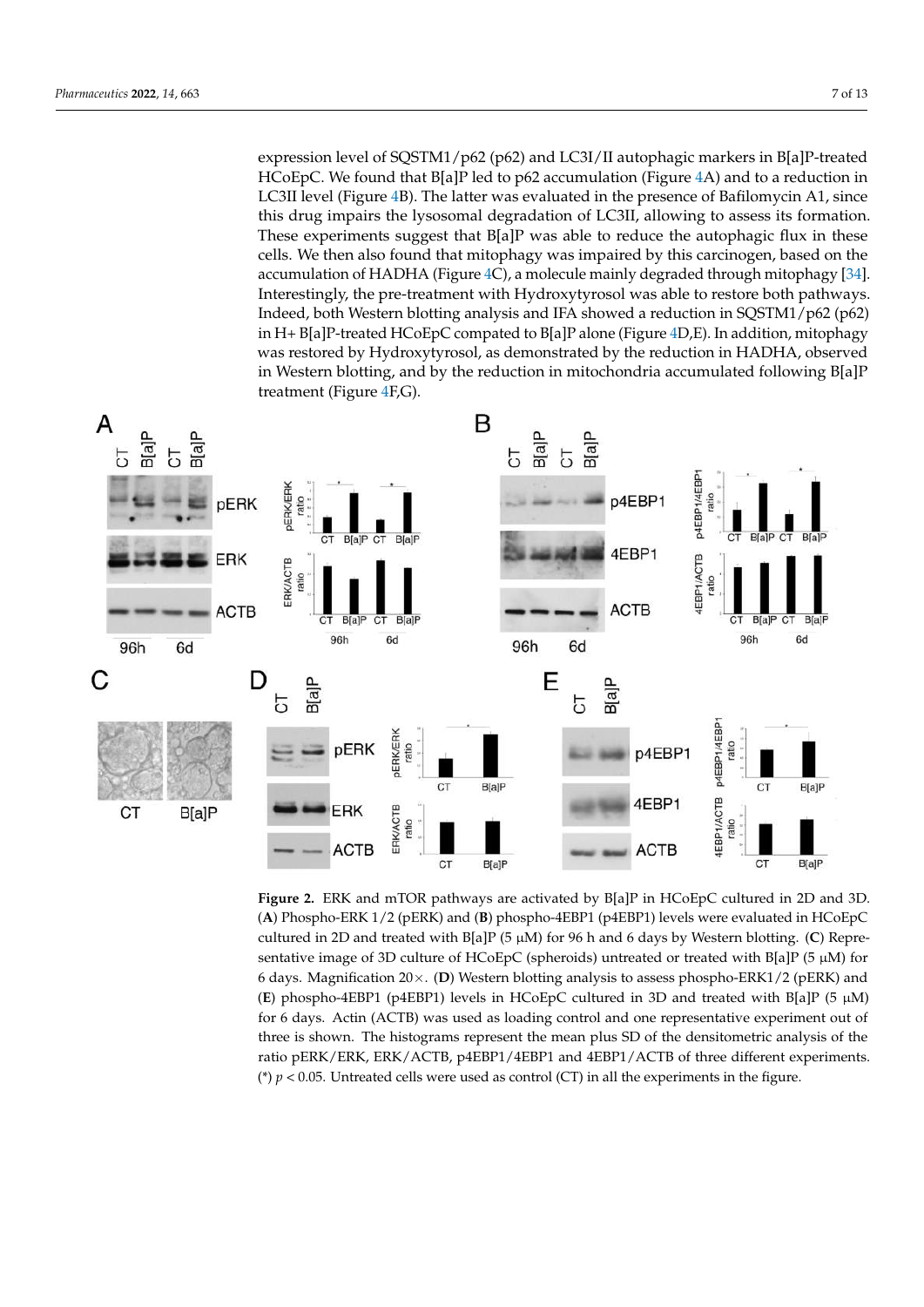<span id="page-7-0"></span>

**Figure 3.** Hydroxytyrosol (H) slightly increases cell death while interferes with the pro-inflammatory milieu formation and ERK and mTOR activation induced by B[a]P treatment of HCoEpC. (**A**) % of cell viability of HCoEpC treated with H (1  $\mu$ M) and/or B[a]P (5  $\mu$ M) for 6 days. Mean  $\pm$  standard deviation (SD) of three independent experiments is shown. (\*)  $p < 0.05$ . (**B**) p21 level in HCoEpC treated with H (1 µM) and/or B[a]P (5 µM) for 6 days was assessed by Western blotting. (**C**) Fold change relative to control of IL-6, IL-8, VEGF, CXCL13, CCL2 and Cathepsin S released by HCoEpC treated with H (1  $\mu$ M) and/or B[a]P (5  $\mu$ M) for 6 days. Mean  $\pm$  standard deviation (SD) of three independent experiments is shown. (\*) *p* < 0.05. (**D**) Phospho-ERK 1/2 (pERK) and (**E**) phospho-4EBP1 (p4EBP1) levels in HCoEpC treated with H (1  $\mu$ M) and/or B[a]P (5  $\mu$ M) for 6 days were analyzed by Western blotting. Actin (ACTB) was used as loading control and one representative experiment out of three is shown. Histograms represent the mean plus SD of the densitometric analysis of the ratio p21/ACTB, pERK/ERK, ERK/ACTB, p4EBP1/4EBP1 and 4EBP1/ACTB of three different experiments. (\*) *p* < 0.05. Untreated cells were used as control (CT) in all the experiments in the figure.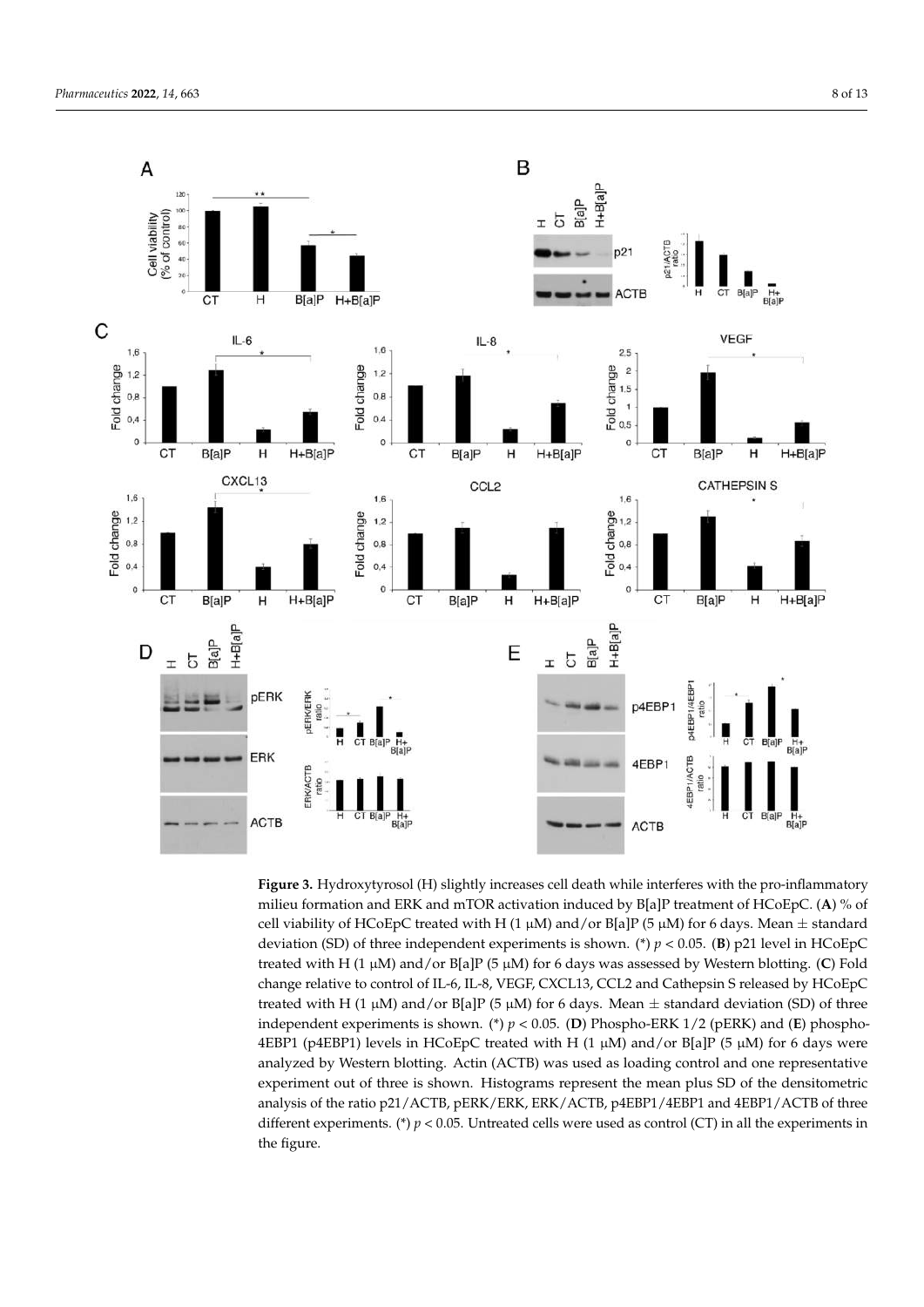<span id="page-8-0"></span>

**Figure 4.** Hydroxytyrosol (H) rescues the B[a]P-mediated impairment of autophagy and mitophagy in HCoEpC. (**A**) SQSTM1/p62 (p62) level in HCoEpC treated with B[a]P (5 µM) for 6 days was assessed by Western blotting. (**B**) LC3II level in HCoEpC treated with B[a]P (5 µM) for 6 days in presence or not of Bafilomycin A1 (Baf; 20 nM for further 4 h) was evaluated by Western blotting. (**C**) HADHA amount in HCoEpC treated with B[a]P (5 µM) for 6 days assessed by Western blotting.  $(D,E)$  SQSTM1/p62 (p62) expression in HCoEpC treated with H (1  $\mu$ M) and/or B[a]P (5  $\mu$ M) for 6 days was analyzed by Western blotting and IFA. Nuclei were stained with DAPI. IFA was visualized by fluorescence microscopy, at 20× magnification. (**F**) HADHA in HCoEpC treated with H (1 µM) and/or B[a]P (5 µM) for 6 days evaluated by Western blotting. (**G**) To stain mitochondria, HCoEpC treated with H (1  $\mu$ M) and/or B[a]P (5  $\mu$ M) for 6 days were incubated with MitoTracker Green and analyzed by ApoTome system (magnification  $40\times$ ). In all Western blots showed in the figure, Actin (ACTB) was used as loading control and one representative experiment out of two/three is shown. The histograms represent the mean plus SD of the densitometric analysis of the ratios p62/ACTB, LC3II/ACTB and HADHA/ACTB of three different experiments. (\*)  $p < 0.05$ . Untreated cells were used as control (CT) in all the experiments in the figure.

Thus, these data indicate that Hydroxytyrosol could also efficiently revert these protumorigenic effects induced by B[a]P.

## **4. Discussion**

Colon cancer represents a leading cause of death in industrialized countries, due to its high incidence and mortality [\[35\]](#page-11-17), as in the advanced state it remains an almost incurable cancer. Both genetic and environmental factors represent major risks, and epidemiological studies revealed diet as an important player in this cancer [\[36,](#page-11-18)[37\]](#page-11-19). Indeed, red-meat- and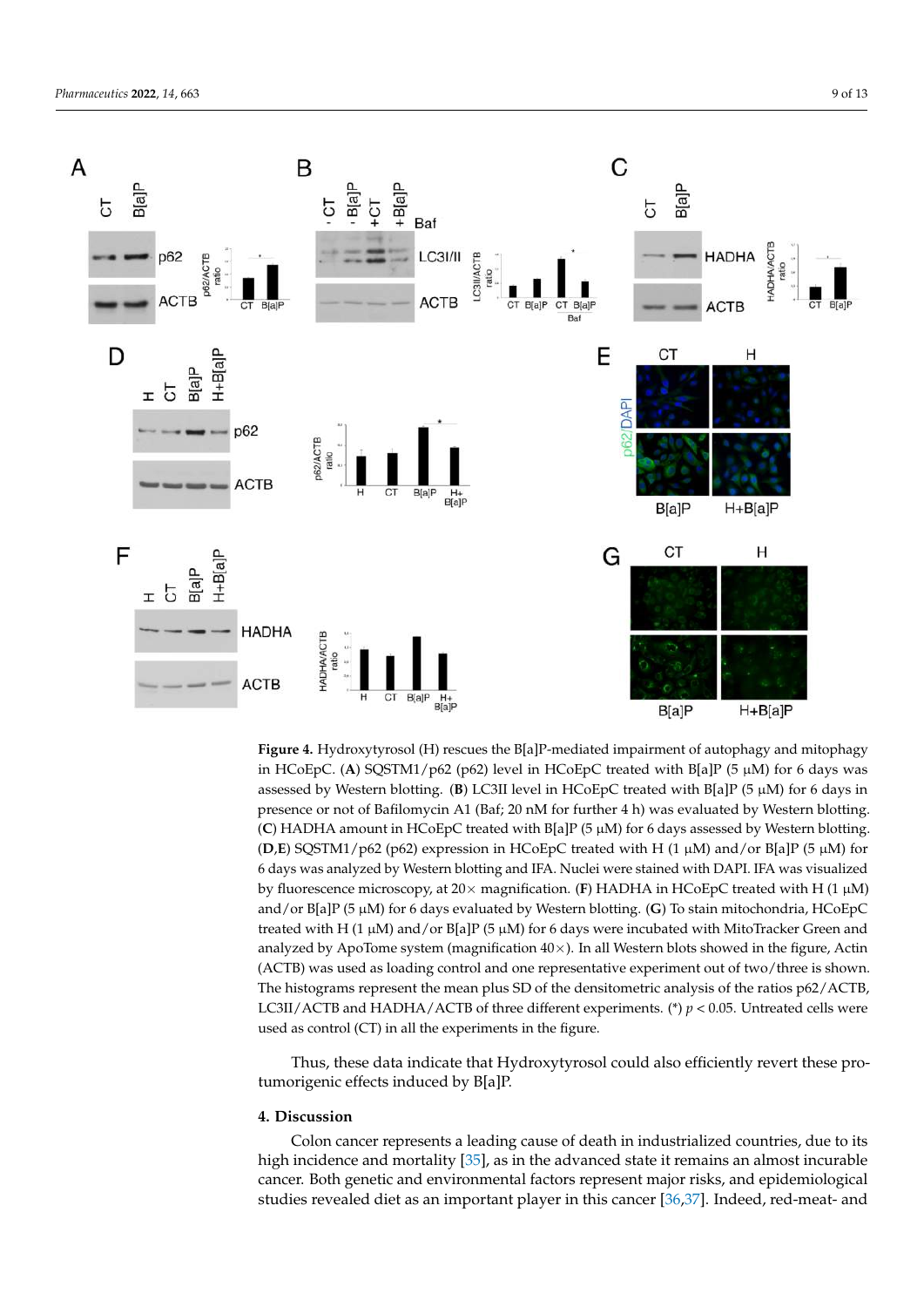fat-rich diets, as well as the presence of carcinogens contained in certain types of food, are associated to an increased colon cancer risk [\[38\]](#page-11-20). Benzo[a]pyrene (B[a]P) is a common environmental and food contaminant, whose increased concentration in food is linked to the cooking methods [\[38\]](#page-11-20). B[a]P is thought to be involved in colon carcinogenesis [\[39\]](#page-11-21) and in this study, for the first time, we exposed primary human colonic epithelial cells (HCoEpC) to a B[a]P concentration falling in the assumption range through diet [\[24\]](#page-11-6). According to previously reported in vitro [\[24,](#page-11-6)[25\]](#page-11-7) and in vivo studies [\[26\]](#page-11-8), we observed a partial cytotoxic effect of this molecule that correlated with a reduction in p21 in HCoEpC, as p21 inhibitor UC2288 lowered HCoEpC cell viability. The reduction in p21 detected in HCoEpC treated by B[a]P could be due to a post-translational regulation; indeed, B[a]P belongs to polycyclic aromatic hydrocarbon carcinogens (PAHs) that have been demonstrated to promote p21 ubiqutination and proteasomal degradation in other cell types [\[40\]](#page-11-22).

A link between diet and colon cancer development could be also represented by inflammation [\[41](#page-11-23)[,42\]](#page-11-24), a response physiologically protective and important for tissue homeostasis, which may be pro-tumorigenic when it lasts for a long time and becomes chronic [\[43\]](#page-12-0). Inflammatory bowel disease (IBD), including Chron's disease and ulcerative colitis, represents one of the clearest examples of how inflammation and carcinogenesis are interconnected [\[41\]](#page-11-23).

Another process whose dysregulation has been shown to play a role in promoting cancer onset [\[44\]](#page-12-1), including that of the colon [\[45\]](#page-12-2), is the reduction in autophagy. This degradative pathway may play a different role, either as a tumor-suppressor or tumorpromoter, depending on the stage of tumor development. It seems to prevent the first steps of carcinogenesis while it promotes cancer progression and survival in response to therapies in established cancers [\[46](#page-12-3)[,47\]](#page-12-4). Moreover, a proper regulation of its selective form, called mitophagy, is essential for the elimination of damaged mitochondria that represent the main source of ROS, key molecules in the induction of DNA damage [\[48\]](#page-12-5).

Here, we found that all of the above-described pro-carcinogenic effects were induced by B[a]P in primary human colonic epithelial cells. Indeed, B[a]P increased the production of pro-inflammatory cytokines, sustained the activation of pro-inflammatory pathways and impaired the autophagic and mitophagic flux. Of note, we revealed that the inflammatory cytokines were able to activate macrophages that, in turn, could amplify inflammation, resulting in a tumor-promoting microenvironment that could exacerbate the risk of cancer development [\[9](#page-10-8)[,49\]](#page-12-6). Among pro-inflammatory pathways, we investigated ERK1/2 and mTOR, as the first one has been demonstrated to be involved in several inflammatory disorders, such as psoriatic arthritis (PsA) or rheumatoid arthritis (RA) and IBD [\[15](#page-10-13)[,50](#page-12-7)[,51\]](#page-12-8), while mTOR was reported to be constitutively activated in active celiac disease (ACD) as well as IBD [\[13](#page-10-12)[,52\]](#page-12-9).

Interestingly, in this study we found that the pro-tumorigenic effects induced by B[a]P could be efficiently counteracted by pre-treatment with Hydroxytyrosol (also called DPE), suggesting that this natural compound, contained in olive oil, could play an important role in preventing tumorigenesis by chemical carcinogens such as B[a]P. Interestingly, as B[a]P and olive oil are contained in food and can both come into direct contact with colonic epithelial cells, it is important to evaluate their effects, either as single agents or in combination, on normal primary epithelial cells. DPE has been demonstrated by our laboratory to be toxic against colon cancer cells and safe for normal colonic epithelial cells [\[30\]](#page-11-12); therefore, its use can be even further encouraged and extended not only to the prevention of colon cancer but also to its treatment.

#### **5. Conclusions**

Although the ability of olive oil in preventing colon carcinogenesis mediated by B[a]P has been previously demonstrated in vivo [\[53,](#page-12-10)[54\]](#page-12-11), the present study unveils new molecular mechanisms through which it may occur and shows that one of the most powerful antioxidant compounds contained in olive oil, Hydroxytyrosol, may help to reduce the dysregulation of a number of mechanisms promoting tumorigenesis induced by the car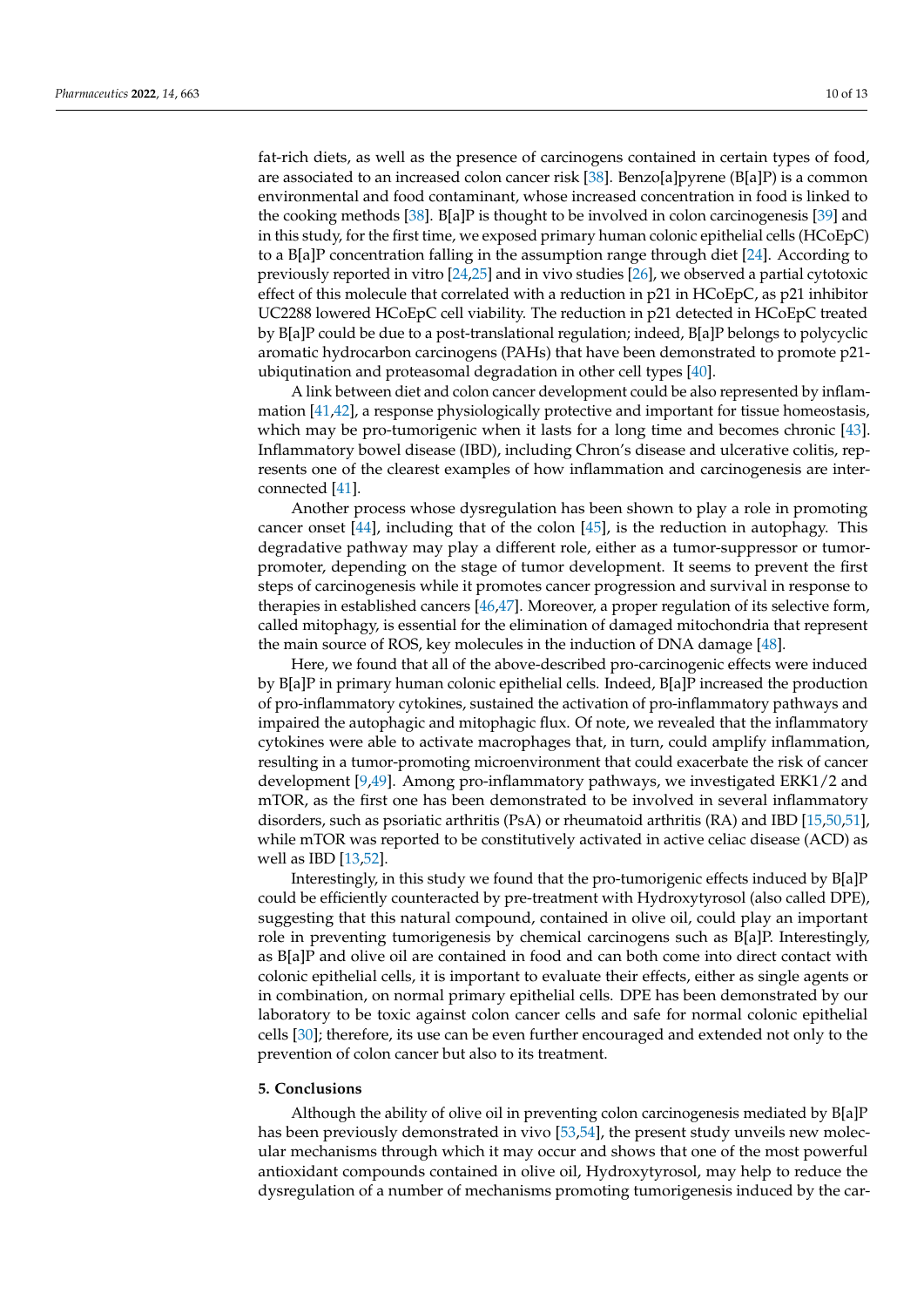cinogen B[a]P in primary human colonic epithelial cells. These findings encourage further studies aimed at increasing its stability for a more effective clinical application of this natural compound.

**Author Contributions:** R.S.: investigation, formal analysis, validation and writing. C.P.: investigation and formal analysis. M.S.G.M.: investigation and validation L.E.: methodology. R.G.: validation. M.C.: conceptualization, resources, supervision, funding acquisition, project administration, writing—original draft preparation. All authors have read and agreed to the published version of the manuscript.

**Funding:** This work was supported by grants from the Istituto Pasteur Italia, Fondazione Cenci Bolognetti, PRIN 2017 (2017K55HLC), by the Italian Association for Cancer Research (AIRC; grant IG 2019 Id.23040) and by ATENEO 2019.

**Institutional Review Board Statement:** Not applicable.

**Informed Consent Statement:** Not applicable.

**Data Availability Statement:** The datasets generated and analyzed during the current study are available from the corresponding author upon reasonable request.

**Conflicts of Interest:** The authors declare no conflict of interest.

## **References**

- <span id="page-10-0"></span>1. Korniluk, A.; Koper, O.; Kemona, H.; Dymicka-Piekarska, V. From inflammation to cancer. *Ir. J. Med. Sci.* **2017**, *186*, 57–62. [\[CrossRef\]](http://doi.org/10.1007/s11845-016-1464-0) [\[PubMed\]](http://www.ncbi.nlm.nih.gov/pubmed/27156054)
- <span id="page-10-1"></span>2. Stidham, R.W.; Higgins, P.D.R. Colorectal Cancer in Inflammatory Bowel Disease. *Clin. Colon. Rectal. Surg.* **2018**, *31*, 168–178. [\[CrossRef\]](http://doi.org/10.1055/s-0037-1602237) [\[PubMed\]](http://www.ncbi.nlm.nih.gov/pubmed/29720903)
- <span id="page-10-2"></span>3. Zhunussova, G.; Afonin, G.; Abdikerim, S.; Jumanov, A.; Perfilyeva, A.; Kaidarova, D.; Djansugurova, L. Mutation Spectrum of Cancer-Associated Genes in Patients with Early Onset of Colorectal Cancer. *Front. Oncol.* **2019**, *9*, 673. [\[CrossRef\]](http://doi.org/10.3389/fonc.2019.00673) [\[PubMed\]](http://www.ncbi.nlm.nih.gov/pubmed/31428572)
- <span id="page-10-3"></span>4. Rattray, N.J.W.; Charkoftaki, G.; Rattray, Z.; Hansen, J.E.; Vasiliou, V.; Johnson, C.H. Environmental influences in the etiology of colorectal cancer: The premise of metabolomics. *Curr. Pharmacol. Rep.* **2017**, *3*, 114–125. [\[CrossRef\]](http://doi.org/10.1007/s40495-017-0088-z) [\[PubMed\]](http://www.ncbi.nlm.nih.gov/pubmed/28642837)
- <span id="page-10-4"></span>5. IARC. *IARC Monographs on the Identification of Carcinogenic Hazards to Humans*; IARC: Lyon, France, 2021.
- <span id="page-10-5"></span>6. Vazquez-Gomez, G.; Rocha-Zavaleta, L.; Rodriguez-Sosa, M.; Petrosyan, P.; Rubio-Lightbourn, J. Benzo[a]pyrene activates an AhR/Src/ERK axis that contributes to CYP1A1 induction and stable DNA adducts formation in lung cells. *Toxicol. Lett.* **2018**, *289*, 54–62. [\[CrossRef\]](http://doi.org/10.1016/j.toxlet.2018.03.012)
- <span id="page-10-6"></span>7. Sinha, R.; Kulldorff, M.; Gunter, M.J.; Strickland, P.; Rothman, N. Dietary benzo[a]pyrene intake and risk of colorectal adenoma. *Cancer Epidemiol. Biomarkers Prev.* **2005**, *14*, 2030–2034. [\[CrossRef\]](http://doi.org/10.1158/1055-9965.EPI-04-0854)
- <span id="page-10-7"></span>8. John, K.; Pratt, M.M.; Beland, F.A.; Churchwell, M.I.; McMullen, G.; Olivero, O.A.; Pogribny, I.P.; Poirier, M.C. Benzo[a]pyrene (BP) DNA adduct formation in DNA repair-deficient p53 haploinsufficient [Xpa(−/−)p53(+/−)] and wild-type mice fed BP and BP plus chlorophyllin for 28 days. *Carcinogenesis* **2012**, *33*, 2236–2241. [\[CrossRef\]](http://doi.org/10.1093/carcin/bgs247)
- <span id="page-10-8"></span>9. Shi, Q.; Boots, A.W.; Maas, L.; Veith, C.; van Kuijk, K.; Haenen, G.R.; Godschalk, R.W.; Van Schooten, F.J. Effect of interleukin (IL)-8 on benzo[a]pyrene metabolism and DNA damage in human lung epithelial cells. *Toxicology* **2017**, *381*, 64–74. [\[CrossRef\]](http://doi.org/10.1016/j.tox.2017.02.013)
- <span id="page-10-9"></span>10. Khalil, A.; Villard, P.H.; Dao, M.A.; Burcelin, R.; Champion, S.; Fouchier, F.; Savouret, J.F.; Barra, Y.; Seree, E. Polycyclic aromatic hydrocarbons potentiate high-fat diet effects on intestinal inflammation. *Toxicol. Lett.* **2010**, *196*, 161–167. [\[CrossRef\]](http://doi.org/10.1016/j.toxlet.2010.04.010)
- <span id="page-10-10"></span>11. Alzohairy, M.A.; Khan, A.A.; Alsahli, M.A.; Almatroodi, S.A.; Rahmani, A.H. Protective Effects of Thymoquinone, an Active Compound of Nigella sativa, on Rats with Benzo(a)pyrene-Induced Lung Injury through Regulation of Oxidative Stress and Inflammation. *Molecules* **2021**, *26*, 3218. [\[CrossRef\]](http://doi.org/10.3390/molecules26113218)
- <span id="page-10-11"></span>12. Banks, L.D.; Hamoah, P.; Niaz, M.S.; Washington, M.K.; Anduyah, S.E.; Ramesh, A. Olive oil prevents benzo(a)pyrene [B(a)P] induced colon carcinogenesis through altered  $[B(a)P]$  metabolism and decreased oxidative damage in Apc<sup>Min</sup> mouse model. *J. Nutr. Biochem.* **2016**, *28*, 37–50. [\[CrossRef\]](http://doi.org/10.1016/j.jnutbio.2015.09.023) [\[PubMed\]](http://www.ncbi.nlm.nih.gov/pubmed/26878781)
- <span id="page-10-12"></span>13. Lin, X.; Sun, Q.; Zhou, L.; He, M.; Dong, X.; Lai, M.; Liu, M.; Su, Y.; Jia, C.; Han, Z.; et al. Colonic epithelial mTORC1 promotes ulcerative colitis through COX-2-mediated Th17 responses. *Mucosal. Immunol.* **2018**, *11*, 1663–1673. [\[CrossRef\]](http://doi.org/10.1038/s41385-018-0018-3) [\[PubMed\]](http://www.ncbi.nlm.nih.gov/pubmed/30082707)
- 14. Broom, O.J.; Widjaya, B.; Troelsen, J.; Olsen, J.; Nielsen, O.H. Mitogen activated protein kinases: A role in inflammatory bowel disease? *Clin. Exp. Immunol.* **2009**, *158*, 272–280. [\[CrossRef\]](http://doi.org/10.1111/j.1365-2249.2009.04033.x)
- <span id="page-10-13"></span>15. Stefani, C.; Miricescu, D.; Stanescu, S., II; Nica, R.I.; Greabu, M.; Totan, A.R.; Jinga, M. Growth Factors, PI3K/AKT/mTOR and MAPK Signaling Pathways in Colorectal Cancer Pathogenesis: Where Are We Now? *Int. J. Mol. Sci* **2021**, *22*, 10260. [\[CrossRef\]](http://doi.org/10.3390/ijms221910260) [\[PubMed\]](http://www.ncbi.nlm.nih.gov/pubmed/34638601)
- <span id="page-10-14"></span>16. Kim, E.R.; Chang, D.K. Colorectal cancer in inflammatory bowel disease: The risk, pathogenesis, prevention and diagnosis. *World J. Gastroenterol.* **2014**, *20*, 9872–9881. [\[CrossRef\]](http://doi.org/10.3748/wjg.v20.i29.9872) [\[PubMed\]](http://www.ncbi.nlm.nih.gov/pubmed/25110418)
- <span id="page-10-15"></span>17. Qian, M.; Fang, X.; Wang, X. Autophagy and inflammation. *Clin. Transl. Med.* **2017**, *6*, 24. [\[CrossRef\]](http://doi.org/10.1186/s40169-017-0154-5)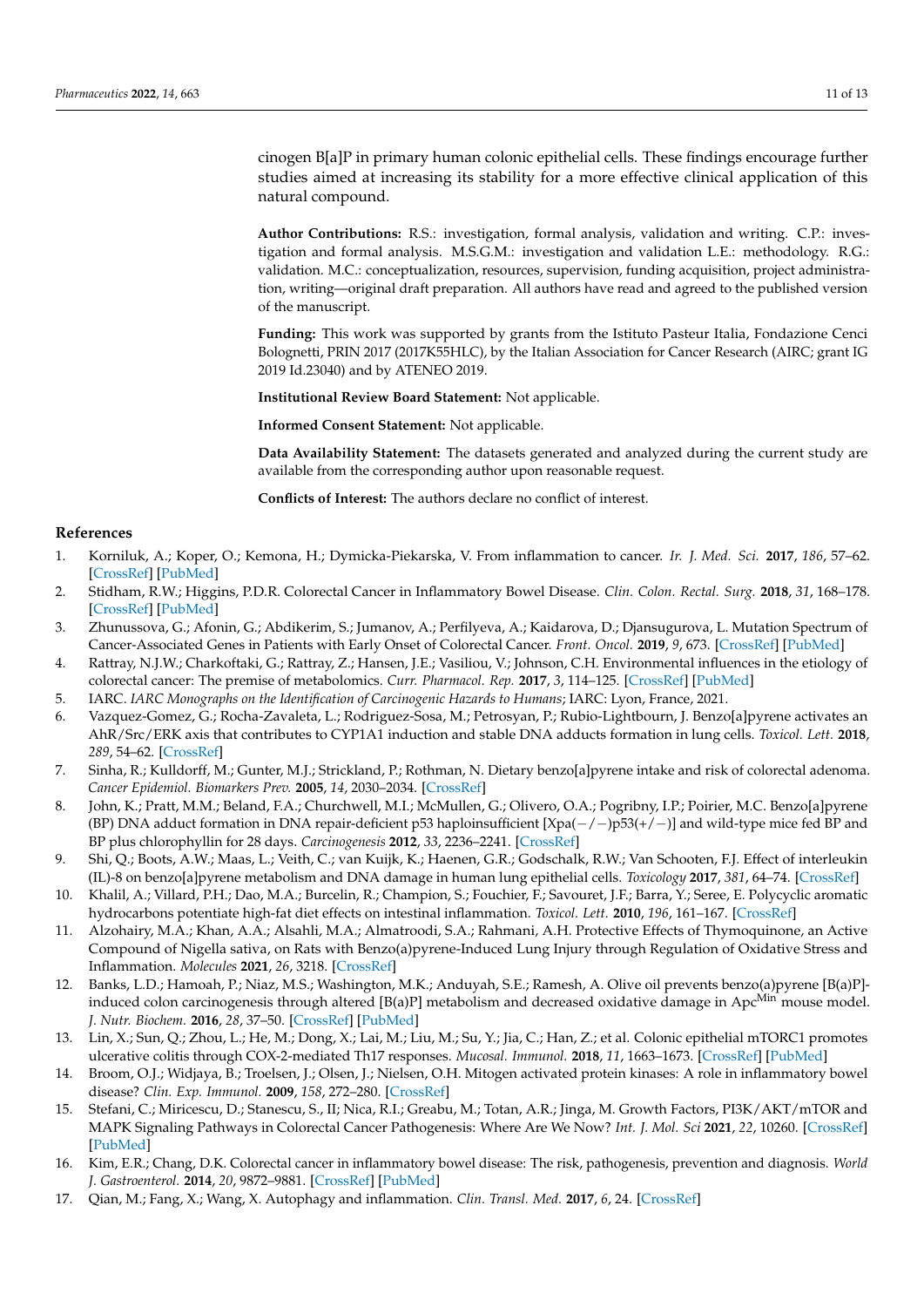- <span id="page-11-0"></span>18. Adil, M.A.A.; Ameenudeen, S.; Kumar, A.; Hemalatha, S.; Ahmed, N.; Ali, N.; AlAsmari, A.F.; Aashique, M.; Waseem, M. Emerging Role of Mitophagy in Inflammatory Diseases: Cellular and Molecular Episodes. *Curr. Pharm. Des.* **2020**, *26*, 485–491. [\[CrossRef\]](http://doi.org/10.2174/1381612826666200107144810)
- <span id="page-11-1"></span>19. Cirone, M. Cancer cells dysregulate PI3K/AKT/mTOR pathway activation to ensure their survival and proliferation: Mimicking them is a smart strategy of gammaherpesviruses. *Crit. Rev. Biochem. Mol. Biol.* **2021**, *56*, 500–509. [\[CrossRef\]](http://doi.org/10.1080/10409238.2021.1934811)
- <span id="page-11-2"></span>20. Santarelli, R.; Pompili, C.; Gilardini Montani, M.S.; Romeo, M.A.; Gonnella, R.; D'Orazi, G.; Cirone, M. Lovastatin reduces PEL cell survival by phosphorylating ERK1/2 that blocks the autophagic flux and engages a cross-talk with p53 to activate p21. *IUBMB Life* **2021**, *73*, 968–977. [\[CrossRef\]](http://doi.org/10.1002/iub.2503)
- <span id="page-11-3"></span>21. Shinojima, N.; Yokoyama, T.; Kondo, Y.; Kondo, S. Roles of the Akt/mTOR/p70S6K and ERK1/2 signaling pathways in curcumin-induced autophagy. *Autophagy* **2007**, *3*, 635–637. [\[CrossRef\]](http://doi.org/10.4161/auto.4916)
- <span id="page-11-4"></span>22. Burada, F.; Nicoli, E.R.; Ciurea, M.E.; Uscatu, D.C.; Ioana, M.; Gheonea, D.I. Autophagy in colorectal cancer: An important switch from physiology to pathology. *World J. Gastrointest. Oncol.* **2015**, *7*, 271–284. [\[CrossRef\]](http://doi.org/10.4251/wjgo.v7.i11.271) [\[PubMed\]](http://www.ncbi.nlm.nih.gov/pubmed/26600927)
- <span id="page-11-5"></span>23. Gilardini Montani, M.S.; Benedetti, R.; Piconese, S.; Pulcinelli, F.M.; Timperio, A.M.; Romeo, M.A.; Masuelli, L.; Mattei, M.; Bei, R.; DOrazi, G.; et al. PGE2 Released by Pancreatic Cancer Cells Undergoing ER Stress Transfers the Stress to DCs Impairing Their Immune Function. *Mol. Cancer Ther.* **2021**, *20*, 934–945. [\[CrossRef\]](http://doi.org/10.1158/1535-7163.MCT-20-0699) [\[PubMed\]](http://www.ncbi.nlm.nih.gov/pubmed/33632872)
- <span id="page-11-6"></span>24. Myers, J.N.; Harris, K.L.; Rekhadevi, P.V.; Pratap, S.; Ramesh, A. Benzo(a)pyrene-induced cytotoxicity, cell proliferation, DNA damage, and altered gene expression profiles in HT-29 human colon cancer cells. *Cell Biol. Toxicol.* **2021**, *37*, 891–913. [\[CrossRef\]](http://doi.org/10.1007/s10565-020-09579-5) [\[PubMed\]](http://www.ncbi.nlm.nih.gov/pubmed/33411230)
- <span id="page-11-7"></span>25. Yuan, L.; Liu, J.; Deng, H.; Gao, C. Benzo[a]pyrene Induces Autophagic and Pyroptotic Death Simultaneously in HL-7702 Human Normal Liver Cells. *J. Agric. Food Chem.* **2017**, *65*, 9763–9773. [\[CrossRef\]](http://doi.org/10.1021/acs.jafc.7b03248) [\[PubMed\]](http://www.ncbi.nlm.nih.gov/pubmed/28990778)
- <span id="page-11-8"></span>26. Ajayi, B.O.; Adedara, I.A.; Farombi, E.O. Benzo(a)pyrene induces oxidative stress, pro-inflammatory cytokines, expression of nuclear factor-kappa B and deregulation of wnt/beta-catenin signaling in colons of BALB/c mice. *Food Chem. Toxicol.* **2016**, *95*, 42–51. [\[CrossRef\]](http://doi.org/10.1016/j.fct.2016.06.019)
- <span id="page-11-9"></span>27. Khaket, T.P.; Kwon, T.K.; Kang, S.C. Cathepsins: Potent regulators in carcinogenesis. *Pharmacol. Ther.* **2019**, *198*, 1–19. [\[CrossRef\]](http://doi.org/10.1016/j.pharmthera.2019.02.003)
- <span id="page-11-10"></span>28. Burden, R.E.; Gormley, J.A.; Jaquin, T.J.; Small, D.M.; Quinn, D.J.; Hegarty, S.M.; Ward, C.; Walker, B.; Johnston, J.A.; Olwill, S.A.; et al. Antibody-mediated inhibition of cathepsin S blocks colorectal tumor invasion and angiogenesis. *Clin. Cancer Res.* **2009**, *15*, 6042–6051. [\[CrossRef\]](http://doi.org/10.1158/1078-0432.CCR-09-1262)
- <span id="page-11-11"></span>29. Parker, D. CD80/CD86 signaling contributes to the proinflammatory response of Staphylococcus aureus in the airway. *Cytokine* **2018**, *107*, 130–136. [\[CrossRef\]](http://doi.org/10.1016/j.cyto.2018.01.016)
- <span id="page-11-12"></span>30. Benedetti, R.; Gilardini Montani, M.S.; Romeo, M.A.; Arena, A.; Santarelli, R.; D'Orazi, G.; Cirone, M. Role of UPR Sensor Activation in Cell Death-Survival Decision of Colon Cancer Cells Stressed by DPE Treatment. *Biomedicines* **2021**, *9*, 1262. [\[CrossRef\]](http://doi.org/10.3390/biomedicines9091262)
- <span id="page-11-13"></span>31. Guichard, C.; Pedruzzi, E.; Fay, M.; Marie, J.C.; Braut-Boucher, F.; Daniel, F.; Grodet, A.; Gougerot-Pocidalo, M.A.; Chastre, E.; Kotelevets, L.; et al. Dihydroxyphenylethanol induces apoptosis by activating serine/threonine protein phosphatase PP2A and promotes the endoplasmic reticulum stress response in human colon carcinoma cells. *Carcinogenesis* **2006**, *27*, 1812–1827. [\[CrossRef\]](http://doi.org/10.1093/carcin/bgl009)
- <span id="page-11-14"></span>32. Galluzzi, L.; Pietrocola, F.; Bravo-San Pedro, J.M.; Amaravadi, R.K.; Baehrecke, E.H.; Cecconi, F.; Codogno, P.; Debnath, J.; Gewirtz, D.A.; Karantza, V.; et al. Autophagy in malignant transformation and cancer progression. *EMBO J.* **2015**, *34*, 856–880. [\[CrossRef\]](http://doi.org/10.15252/embj.201490784) [\[PubMed\]](http://www.ncbi.nlm.nih.gov/pubmed/25712477)
- <span id="page-11-15"></span>33. Netea-Maier, R.T.; Plantinga, T.S.; van de Veerdonk, F.L.; Smit, J.W.; Netea, M.G. Modulation of inflammation by autophagy: Consequences for human disease. *Autophagy* **2016**, *12*, 245–260. [\[CrossRef\]](http://doi.org/10.1080/15548627.2015.1071759) [\[PubMed\]](http://www.ncbi.nlm.nih.gov/pubmed/26222012)
- <span id="page-11-16"></span>34. Hernandez, M.G.; Aguilar, A.G.; Burillo, J.; Oca, R.G.; Manca, M.A.; Novials, A.; Alcarraz-Vizan, G.; Guillen, C.; Benito, M. Pancreatic beta cells overexpressing hIAPP impaired mitophagy and unbalanced mitochondrial dynamics. *Cell Death Dis.* **2018**, *9*, 481. [\[CrossRef\]](http://doi.org/10.1038/s41419-018-0533-x) [\[PubMed\]](http://www.ncbi.nlm.nih.gov/pubmed/29705815)
- <span id="page-11-17"></span>35. Sung, H.; Ferlay, J.; Siegel, R.L.; Laversanne, M.; Soerjomataram, I.; Jemal, A.; Bray, F. Global Cancer Statistics 2020: GLOBOCAN Estimates of Incidence and Mortality Worldwide for 36 Cancers in 185 Countries. *CA Cancer J. Clin.* **2021**, *71*, 209–249. [\[CrossRef\]](http://doi.org/10.3322/caac.21660)
- <span id="page-11-18"></span>36. Thanikachalam, K.; Khan, G. Colorectal Cancer and Nutrition. *Nutrients* **2019**, *11*, 164. [\[CrossRef\]](http://doi.org/10.3390/nu11010164)
- <span id="page-11-19"></span>37. Song, M.; Chan, A.T.; Sun, J. Influence of the Gut Microbiome, Diet, and Environment on Risk of Colorectal Cancer. *Gastroenterology* **2020**, *158*, 322–340. [\[CrossRef\]](http://doi.org/10.1053/j.gastro.2019.06.048)
- <span id="page-11-20"></span>38. Lee, B.M.; Shim, G.A. Dietary exposure estimation of benzo[a]pyrene and cancer risk assessment. *J. Toxicol. Environ. Health A* **2007**, *70*, 1391–1394. [\[CrossRef\]](http://doi.org/10.1080/15287390701434182)
- <span id="page-11-21"></span>39. Harris, K.L.; Pulliam, S.R.; Okoro, E.; Guo, Z.; Washington, M.K.; Adunyah, S.E.; Amos-Landgraf, J.M.; Ramesh, A. Western diet enhances benzo(a)pyrene-induced colon tumorigenesis in a polyposis in rat coli (PIRC) rat model of colon cancer. *Oncotarget* **2016**, *7*, 28947–28960. [\[CrossRef\]](http://doi.org/10.18632/oncotarget.7901)
- <span id="page-11-22"></span>40. Nakanishi, Y.; Pei, X.H.; Takayama, K.; Bai, F.; Izumi, M.; Kimotsuki, K.; Inoue, K.; Minami, T.; Wataya, H.; Hara, N. Polycyclic aromatic hydrocarbon carcinogens increase ubiquitination of p21 protein after the stabilization of p53 and the expression of p21. *Am. J. Respir. Cell Mol. Biol.* **2000**, *22*, 747–754. [\[CrossRef\]](http://doi.org/10.1165/ajrcmb.22.6.3877)
- <span id="page-11-23"></span>41. Schmitt, M.; Greten, F.R. The inflammatory pathogenesis of colorectal cancer. *Nat. Rev. Immunol.* **2021**, *21*, 653–667. [\[CrossRef\]](http://doi.org/10.1038/s41577-021-00534-x)
- <span id="page-11-24"></span>42. Day, S.D.; Enos, R.T.; McClellan, J.L.; Steiner, J.L.; Velazquez, K.T.; Murphy, E.A. Linking inflammation to tumorigenesis in a mouse model of high-fat-diet-enhanced colon cancer. *Cytokine* **2013**, *64*, 454–462. [\[CrossRef\]](http://doi.org/10.1016/j.cyto.2013.04.031) [\[PubMed\]](http://www.ncbi.nlm.nih.gov/pubmed/23735174)